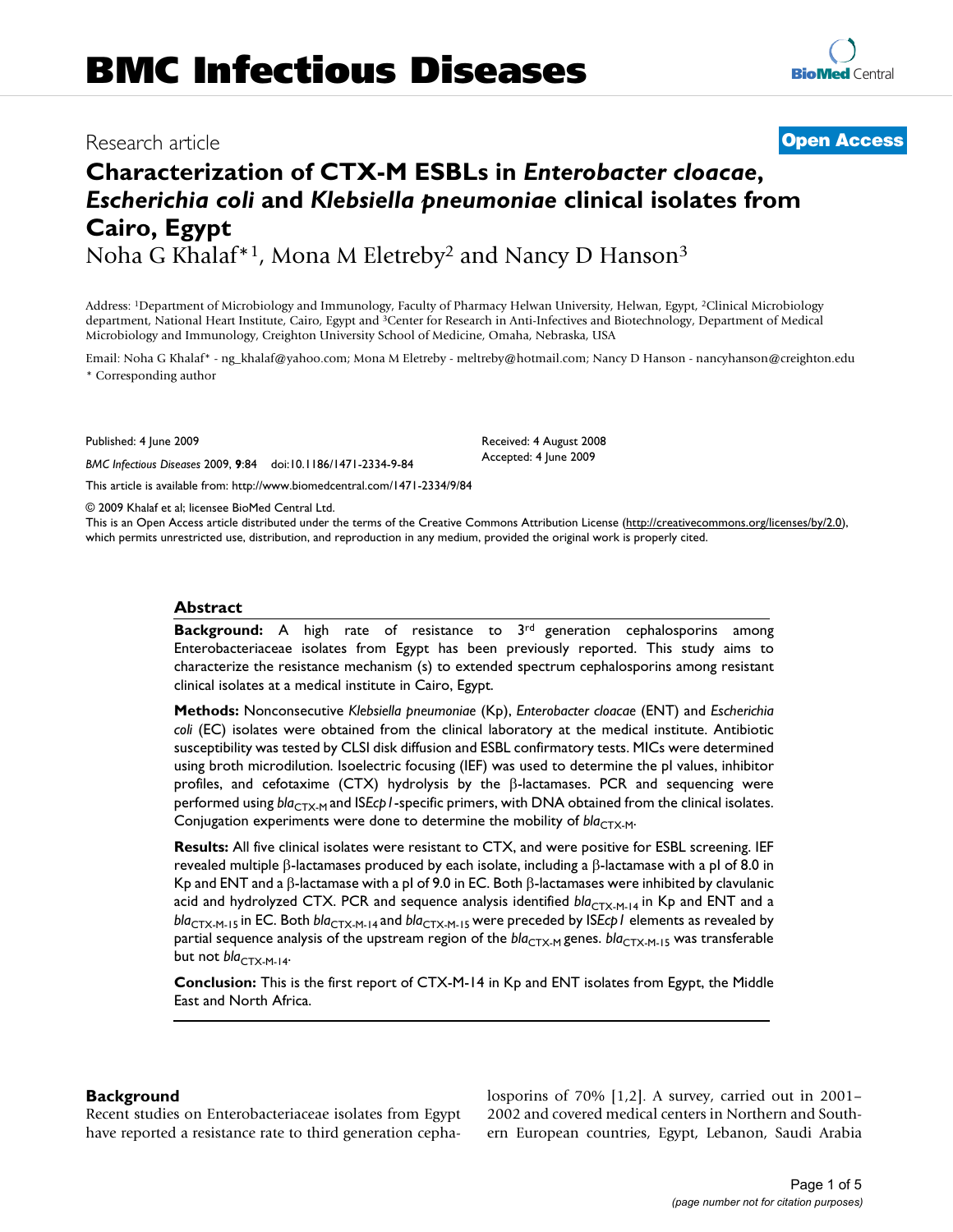and South Africa, reported the highest incidence of extended spectrum β-lactamases (ESBLs)-producing isolates in Egypt [\[3\]](#page-4-2).

CTX-M ESBLs are the most prevalent ESBLs worldwide [[4](#page-4-3)]. Recently, CTX-M ESBLs have been reported in Egypt [[5](#page-4-4)], with CTX-M-15 being the most common ESBL reported in the Middle East region and North Africa [[6](#page-4-5)[,5](#page-4-4)[,7\]](#page-4-6). However, CTX-M-14 has also been detected in *Escherichia coli* isolates from Egypt and Tunisia [[5,](#page-4-4)[8\]](#page-4-7). But CTX-M-14 has not been reported in *Klebsiella pneumoniae* isolates in this geographical region before.

CTX-Ms are class A ESBLs that are most active against cefotaxime [\[9\]](#page-4-8). However, some CTX-Ms can hydrolyze ceftazidime such as CTX-M-15 and CTX-M-19 [[10,](#page-4-9)[11\]](#page-4-10). The nucleotide sequences of  $bla_{CTX-M}$  genes are highly related to the nucleotide sequence of *Kluyvera spp.* [\[12](#page-4-11)[,13](#page-4-12)].

Clinical isolates of *K. pneumoniae*, *Enterobacter cloacae* and *E. coli* were sent from the clinical microbiology laboratory in a medical institute in Cairo, Egypt to investigate the mechanism (s) responsible for resistance to extended spectrum cephalosporins.

### **Methods**

#### *Bacterial strains*

Five clinical isolates were sent on blood agar plates from the clinical laboratory at the medical institute. The isolates were three nonconsecutive *K. pneumoniae* isolates and one *E. coli* isolate, which were collected from chest wound swabs from patients in an adult surgical ICU ward. In addition, one *E. cloacae* isolate was obtained from central venous line of a patient in the pediatric ICU ward. Informed written consents were obtained from patients. Identification of the isolates was performed using Phoenix® bacterial identification panels (NMIC/ID-107) and API® 20E strips (Biomerieux SA, Marcy-l'Etoile, France).

#### *Susceptibility test*

Antibiotic susceptibility was tested using disk diffusion with the following drugs: cefotaxime, ceftazidime, tetracycline, gentamicin, amikacin, ciprofloxacin, and sulfamethoxazole. ESBL production was investigated using cefotaxime and ceftazidime, alone and in combination with clavulanic acid (BBL, Beckton Dickinson, Sparks, MD., USA) as recommended by the Clinical Laboratory Standard Institute [[14\]](#page-4-13). The minimum inhibitory concentrations (MICs) of cefpodoxime, cefepime, cefoxitin, aztreonam, and imipenem, and the β-lactam/β-lactamase inhibitor combinations: cefpodoxime/clavulanate, and cefepime/clavulanate were determined by broth microdilution according to CLSI guidelines [\[14\]](#page-4-13) using TREK microbroth dilution panels (Cleveland, Ohio, USA).

#### β*-lactamase characterization*

Crude β-lactamase extracts from the clinical isolates and strains producing reference β-lactamases were assessed for β-lactamase pI values, inhibitor and substrate characteristics by isoelectric focusing (IEF) [\[15\]](#page-4-14).

#### β*-lactamase gene identification and analysis of upstream region*

PCR amplification was used to identify the presence of  $bla_{\text{CTX-M-15-like}}$  in the *E. coli* clinical isolate, and  $bla_{\text{CTX-M-14-}}$ like in *K. pneumoniae* and *E. cloacae* isolates using specific primers that targeted CTX-M group I and IV; respectively [[16](#page-4-15)]. The presence of genes encoding TEM and SHV enzymes was analyzed by PCR [\[17\]](#page-4-16). The  $MgCl<sub>2</sub>$  concentration used was 2 mM for  $bla_{\text{TEM}}$  and  $bla_{\text{SHV}}$  PCR and 1.5 mM for *bla<sub>CTX-M</sub>* PCR. Template DNA preparation and PCR amplifications were carried out as previously described [[17](#page-4-16)].

PCR amplification and sequencing of the full-length  $bla_{CTX-M-14-like}$  gene was performed, using primers that flanked the gene (CTXM14 F1 5'-GAG TGT TGC TCT GTG GAT AAC-3', designed using accession number AF252622 and annealing at positions 1857–1876; and CTX14R4 5'- GTT ACA GCC CTT CGG CGA TG-3' designed using accession number AF252622 and annealing at positions 2617- 2598). Sequence analysis of the *bla<sub>CTX-M-15-like</sub>* gene was done using CTX3 FLF 5'-CGT CTC TTC CAG AAT AAG G-3', designed using accession number AY995205 and annealing at positions 169–187; and CTX3 FLR 5'-GTT TCC CCA TTC CGT TTC CGC-3' designed using accession number AY995205 and annealing at positions 1092- 1072).

Sequence analysis of the 524 bp upstream region of the structural gene for *bla*<sub>CTX-M-15</sub> was performed on an amplified product generated using primers IS*Ecp1* (AGC CAA ATA CGA CAT GGC GGT G, this primer corresponds to nucleotide numbers 1179 to 1200 of the sequence with accession no. DQ658222) and CTX15 (CTT CCT AAC AAC AGC GTG AC, this primer corresponds to nucleotide numbers 261-242 of the sequence with the accession number AY995205). The 184 bases upstream of the  $bla_{CTX-M-14}$  were sequenced using the CTX14 upstream primer (GCA CCT GCG TAT TAT CTG C, this primer corresponds to nucleotide numbers 184-166 of the sequence with the accession number DQ359215).

Five microliters aliquots of PCR products were analyzed by gel electrophoresis with 1% agarose gels (BioRad, Hercules, Calif.) in TAE buffer. Gels were stained with ethidium bromide (10 mg/L) and visualized by UV transilluminator.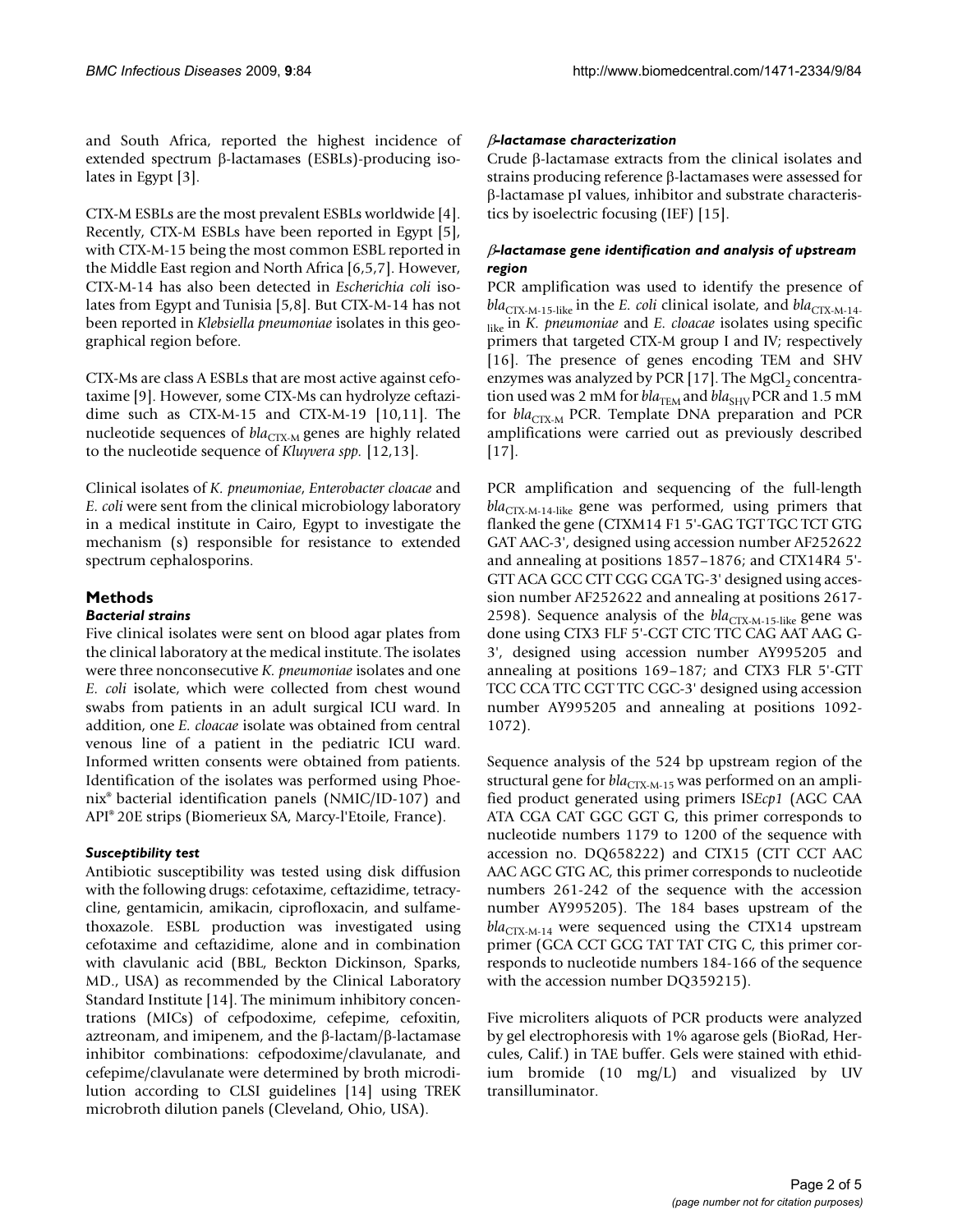The PCR products were purified with Microcon YM-50 columns (Micon bioseparations, Bedford, MS, USA). The amplicons were sequenced using automated PCR cycle sequencing with dye terminator chemistry using ABI PRISM 3100 Genetic Analyzer and Data collection software (version 3.7).

The nucleotide and deduced amino acid sequences were analyzed and compared using BLAST software available online at<http://www.ncbi.nlm.nih.gov/BLAST>.

#### *Conjugation experiments*

To determine whether the cefotaxime resistance was carried on a conjugative plasmid, conjugation experiments were performed with *K. pneumoniae* (only one isolate was tested), *E. coli* and *E. cloacae* as donors and the *E. coli* (Na azide $R$ ) as the recipient. The filter mating technique was carried out as previously described [\[18](#page-4-17)]. Transformants were selected on Mueller Hinton agar plates containing sodium azide 200 mg/L and cefotaxime 2 mg/L and were confirmed for  $bla_{\text{CTX-M}}$  genes using PCR as described above.

#### **Results and discussion** *Antimicrobial susceptibility*

Disk diffusion showed that all isolates were resistant to cefotaxime and positive for ESBL production by disk confirmatory test using cefotaxime/clavulanate and ceftazidime/clavulanate (Table [1\)](#page-2-0). The MICs of β-lactams and βlactam/inhibitor combinations were determined by broth microdilution technique. All clinical isolates were resistant to cefpodoxime, cefepime and resistant or intermediately resistant to aztreonam. The phenotypic ESBL microdilution confirmatory test was positive, showing a decrease by 7 doubling dilutions in the presence of clavulanic acid (Table [2\)](#page-3-0). The *K. pneumoniae* clinical isolates

were also resistant to other non-β-lactam antibiotics such as tetracycline, gentamicin and fluoroquinolones (Table [1](#page-2-0)).

Isolates of the Enterobacteriaceae producing CTX-M ESBLs are resistant to cefotaxime (MICs  $\geq$  64 mg/L) [\[9\]](#page-4-8) and cefepime (MICs  $\geq$  32 mg/L) [\[19-](#page-4-18)[22\]](#page-4-19), but are susceptible or intermediate to ceftazidime [[9](#page-4-8)]. The phenotypic characteristics of the clinical isolates in this study suggested the presence of CTX-M ESBLs. Screening using ceftazidime alone is not sufficient for organisms producing CTX-M ESBLs [\[16\]](#page-4-15). However, CTX-M-15 has been reported to possess some hydrolytic activity against ceftazidime [[10\]](#page-4-9). The *E. coli* isolate producing CTX-M-15 was intermediate to ceftazidime using disk susceptibility test (Table [1\)](#page-2-0).

#### *Characterization of* β*-lactamases*

Isoelectric focusing (IEF) of crude sonicates of the clinical isolates was done by a cefotaxime/β-lactamase inhibitor overlay technique. Two enzymes focused at pI values of 8.0 and 9.0, were inhibited by clavulanic acid, and showed an extended spectrum of activity by hydrolyzing cefotaxime (Table [2\)](#page-3-0). PCR and sequence analysis identified *bla*<sub>CTX-M-14</sub> in one isolate of *K. pneumoniae* (KP 4) and the *E. cloacae* isolate, and *bla*<sub>CTX-M-15</sub> in the *E. coli* clinical isolate (Table [2\)](#page-3-0). Only one *K. pneumoniae* isolate was evaluated by sequence analysis because all three of the *K. pneumoniae* isolates showed the same enzymes on the IEF gel (Table [2](#page-3-0)).

All isolates produced multiple β-lactamases that were inhibited by clavulanate: *K. pneumoniae* (pI values 5.4, 6.3, 7.6, and 8.0), *E. cloacae* (pI values 6.3, 7.6, 8.0), and *E. coli* (pI values, 5.4, 6.0, 6.6 and 9.0) (Table [2](#page-3-0)). The *bla*<sub>TEM</sub> gene was detected in all *K. pneumoniae* and *E. coli* 

<span id="page-2-0"></span>

|                   | Zone diameter of inhibition (mm) |         |            |         |     |            |            |            |            |  |  |
|-------------------|----------------------------------|---------|------------|---------|-----|------------|------------|------------|------------|--|--|
| Clinical Isolate  | <b>CTX</b>                       | CTX/CLA | <b>CAZ</b> | CAZ/CLA | TET | <b>GEN</b> | <b>AMK</b> | <b>CIP</b> | <b>SXT</b> |  |  |
| K <sub>p</sub> 4  | 6                                | 18      | 18         | 25      | 6   | 8          | 20         | 6          | <b>ND</b>  |  |  |
| K <sub>p</sub> 8  | 6                                | 16      | 19         | 26      | 6   | 8          | 20         | 6          | <b>ND</b>  |  |  |
| Kp15              | 6                                | 16      | 18         | 25      | 6   | 8          | 20         | 6          | <b>ND</b>  |  |  |
| <b>ENT</b>        | 10                               | 20      | 21         | 25      | 20  | 17         | 21         | 30         | <b>ND</b>  |  |  |
| EC                | q                                | 22      | 15         | 26      | 19  | 19         | 20         | 32         | 6          |  |  |
| TcEC <sup>a</sup> |                                  | 31      | 20         | 32      | 25  | <b>ND</b>  | <b>ND</b>  | <b>ND</b>  | 33         |  |  |
| $EC$ Na $azR$     | 34                               | 32      | 29         | 29      | 22  | 23         | ND.        | 28         | 30         |  |  |

Isolates were tested for susceptibility using disk diffusion according to CLSI guidelines [[14](#page-4-13)].

CTX: cefotaxime, CTX/CLA: cefotaxime/clavulanic acid, CAZ: ceftazidime, CAZ/CLA: ceftazidime/clavulanic acid, TET: tetracycline, GEN:

gentamicin; AMK: amikacin; CIP: ciprofloxacin, SXT: sulfamethoxazole/trimethoprim,

TcEC: transconjugant carrying plasmid encoding *bla<sub>CTX-M-15</sub>*.

EC Na az<sup>R</sup>: recipient strain resistant to sodium azide

<sup>a</sup> Transconjugant was tested by PCR experiment for *bla<sub>CTX-M-15-like</sub>* using specific primers [[16](#page-4-15)]. ND: Not determined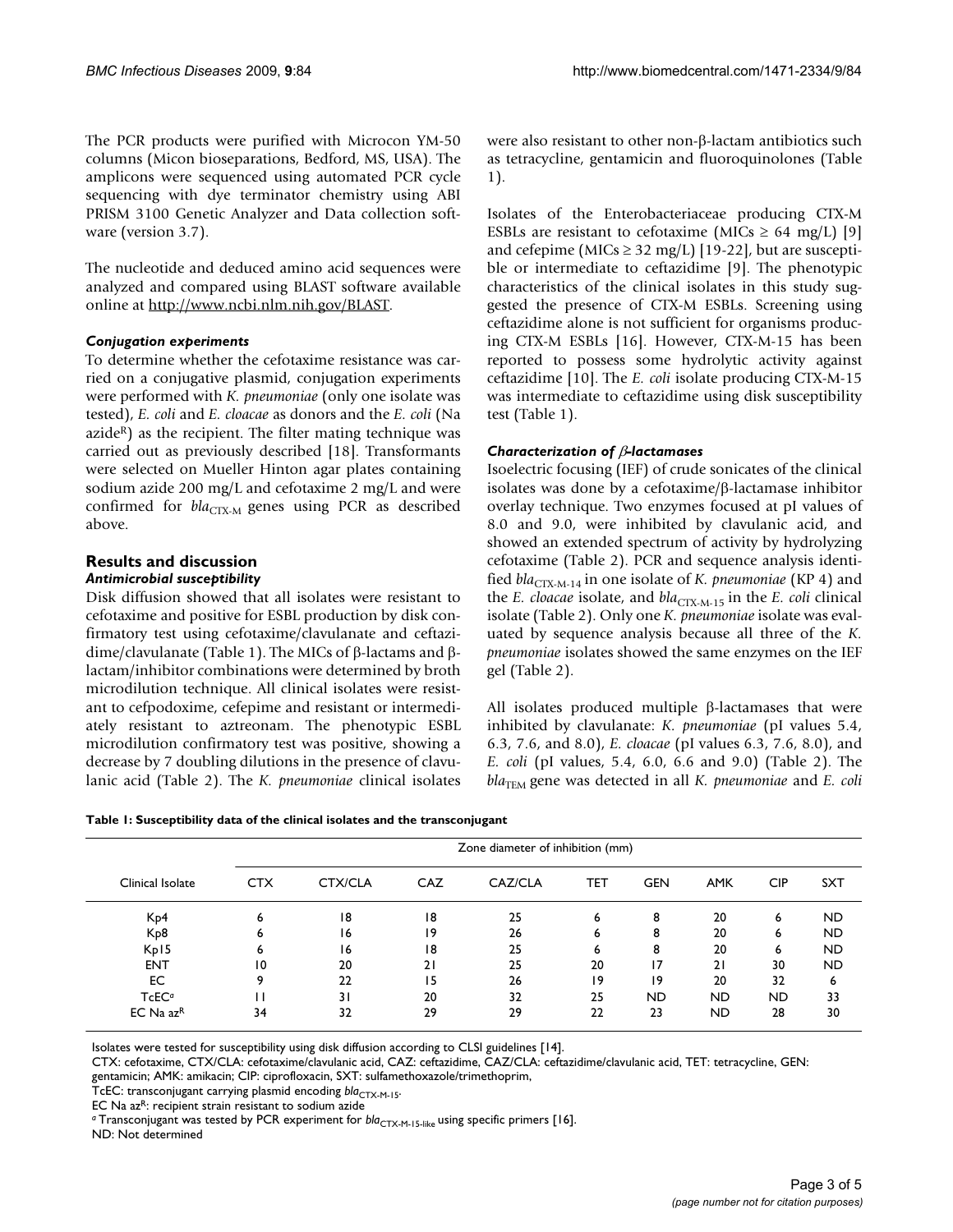| Clinical Isolate |     | Enzyme characteristics <sup>a</sup> |     |          | Gene (s) detected by PCR $b$ | MIC (mg/L) of: |                |                |        |       |            |      |  |
|------------------|-----|-------------------------------------|-----|----------|------------------------------|----------------|----------------|----------------|--------|-------|------------|------|--|
| pl               |     | CTX hydrolysis<br>Inhibited by      |     |          | <b>CPD</b>                   | <b>CPD/CLA</b> | <b>FEP</b>     | <b>FEP/CLA</b> | FOX    | ATM   | <b>IPM</b> |      |  |
|                  |     |                                     |     | Clox CLA |                              |                |                |                |        |       |            |      |  |
| K <sub>p</sub> 4 | 5.4 | No                                  | No  | Yes      | bla $_{\sf TEM}$             | >128           |                | >128           | 0.06   | 8     | 128        | 0.12 |  |
| K <sub>p</sub> 8 | 6.3 | No                                  | No  | Yes      | $\llcorner$                  | >128           | 2              | >128           | 0.06   | 8     | 128        | 0.12 |  |
| Kp15             | 7.6 | No                                  | No  | Yes      | $bla_{SHV}$                  | >128           | $\overline{2}$ | >128           | < 0.03 | 8     | 128        | 0.12 |  |
|                  | 8.0 | Yes                                 | No  | Yes      | $bla_{\text{CTX-M-14}}$      |                |                |                |        |       |            |      |  |
| <b>ENT</b>       | 6.3 | No                                  | No  | Yes      | $\llcorner$                  | >128           | $\overline{2}$ | >128           | < 0.03 | >16   | 32         | 0.25 |  |
|                  | 7.6 | No                                  | No  | Yes      | $_e$ e                       |                |                |                |        |       |            |      |  |
|                  | 8.0 | Yes                                 | No  | Yes      | bla $_{\rm CTX-M-14}$        |                |                |                |        |       |            |      |  |
|                  | 8.9 | No                                  | Yes | No.      | _d                           |                |                |                |        |       |            |      |  |
| EC               | 5.4 | No                                  | No  | Yes      | bla $_{\sf TEM}$             | >128           | 0.25           | >128           | < 0.03 | $<$ 4 | 16         | 0.12 |  |
|                  | 6.0 | No                                  | No  | Yes      | $-c$                         |                |                |                |        |       |            |      |  |
|                  | 6.6 | No.                                 | No  | Yes      | $-c$                         |                |                |                |        |       |            |      |  |
|                  | 9.0 | Yes                                 | No  | Yes      | $bla_{\text{CTX-M-15}}$      |                |                |                |        |       |            |      |  |

<span id="page-3-0"></span>**Table 2: MIC data of selected** β**-lactams and characteristics of** β**-lactamases produced by clinical isolates of Enterobacteriaceae from Egypt**

CPD: cefpodoxime, CPD/CLA: cefpodoxime/clavulanic acid, FEP: cefepime, FEP/CLA: cefepime/clavulanic acid, FOX: cefoxitin, ATM: aztreonam, IPM: imipenem.

*<sup>a</sup>*Enzyme Characteristics: pI: isoelectric point of crude β-lactamase extract preparations; CTX (0.75 mg/L) was used in the substrate-based IEF overlay technique, inhibitors used in the IEF overlay were clavulanic acid (1 mM) and cloxacillin (1 mM).

*b bla*<sub>TEM</sub>, *bla*<sub>SHV</sub> and *bla*<sub>CTX-M</sub> genes were detected by PCR experiments using specific primers. Only the *bla*<sub>CTX-M</sub> genes were sequenced using primers that flanked the full-length genes (See Methods section).

*<sup>c</sup>*PCR was not done to detect the gene that corresponds to the β-lactamase band on IEF gel.

*<sup>d</sup>*β-lactamase band focusing at pI value of 8.9, which is inhibited by cloxacillin, corresponds to the chromosomal *ampC* gene of *E. cloacae* (PCR data not shown).

*e* PCR was negative

isolates, and corresponded to the β-lactamase band that focused at pI value of 5.4 when evaluated by IEF (Table [2\)](#page-3-0). The *bla*<sub>SHV</sub> gene was present in the *K. pneumoniae* isolates (β-lactamase band focusing at pI value, 7.6-Table [2](#page-3-0)). The β-lactamase band that focused at pI value of 7.6 in the *E. cloacae* isolate was most likely not an SHV-enzyme since SHV-specific PCR was negative. Further sequencing experiments for the  $bla_{\text{TEM}}$  and  $bla_{\text{SHV}}$  genes were not done.

Analysis of the upstream sequence of  $bla_{\text{CTX-M-14}}$  and of  $bla_{CTX-M-15}$  revealed the presence of the right terminal inverted repeat of the insertion sequence IS*Ecp1* and the putative promoter region (-10 and -35) associated with this element [\[23\]](#page-4-20).

The results of the conjugation experiment showed that *bla*<sub>CTX-M-15</sub> was carried on a conjugative plasmid (Table [1\)](#page-2-0). The movement of  $bla_{\text{CTX-M-15}}$  was verified in the transcon-jugant using CTX-M-group 1-specific PCR [\[16](#page-4-15)]. The *bla*<sub>CTX-</sub>  $_{\text{M-14}}$  gene was not mobilized by conjugation.

A surveillance report on antibiotic resistance in the Southeastern Mediterranean region screened only *E. coli* isolates from different medical centers in Egypt [[2\]](#page-4-1). Other important nosocomial isolates such as *K. pneumoniae* and *E. cloacae* were not evaluated in that study [[2](#page-4-1)]. A recent outbreak was reported in a neonatal intensive care unit in

Cairo, Egypt, in which 80% of the isolates were *K. pneumoniae*, of which 58% were ESBL producers [[24\]](#page-4-21). Therefore, it is important not to limit extended-spectrum cephalosporin susceptibility screening in Egypt to *E. coli* but to include *K. pneumoniae* as well as other Enterobacteriaceae such as *E. cloacae*.

It is important for clinical microbiologists in Egyptian hospitals to screen for CTX-M ESBL producers. In addition, clinical microbiologists and physicians need to be aware that these enzymes are present in many different types of Enterobacteriaceae. This information is essential for determining the most appropriate empirical antibiotic therapy.

#### **Conclusion**

This study is the first documentation of CTX-M-14 ESBLs in *K. pneumoniae* and *E. cloacae* isolates in Egypt as well as the Middle East region and North Africa.

#### **Competing interests**

The authors declare that they have no competing interests.

#### **Authors' contributions**

NK participated in the design of the study. NK carried out the susceptibility testing, molecular genetic studies, and sequence alignment; and participated in drafting the man